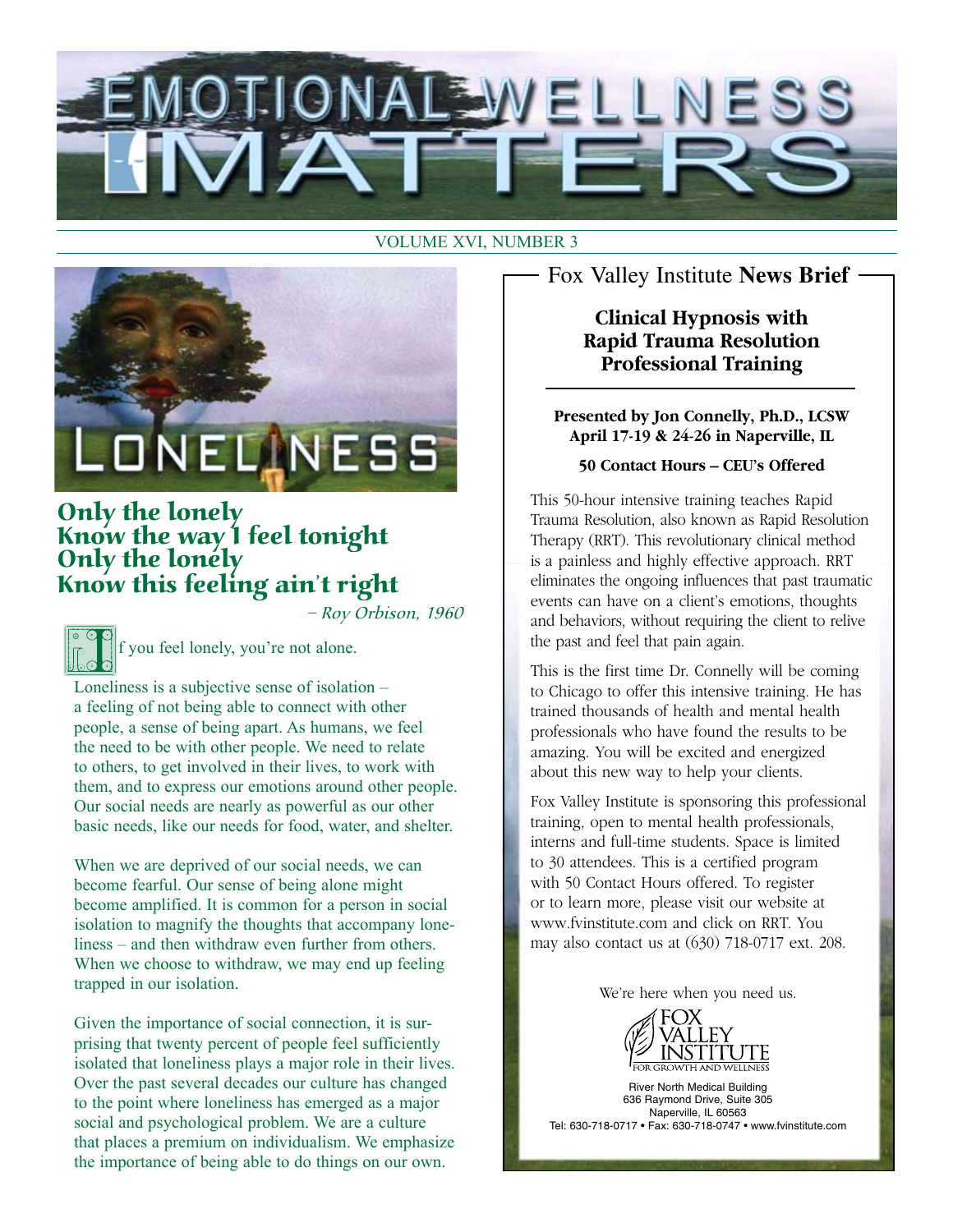Many people pride themselves on their ability to survive and experience success without having to depend on other people. The down side of this social norm, however, is that many of us feel lonely. We do need other people.

Research findings confirm that as a society we are moving toward more loneliness. Respondents to a social science survey in 2004 were three times more likely to report that they had nobody with whom to discuss important issues than respondents in 1985. During the past twenty years the size of the average household has declined ten percent to 2.5 persons. In 1990, more than one in five households was headed by a single parent – and today that figure is one in three. In 2000 more than twenty-seven million in the U.S. lived entirely alone, and the estimate for 2010 is twenty-nine million.

## The Effects of Loneliness

Physical pain alerts us to the need to take action to end the pain. Social pain in the form of loneliness tells us to end our isolation. Indeed, functional magnetic resonance imaging (fMRI) of the brain indicates that the same region of the brain is activated when a person feels rejection as when they feel physical pain. Research has found that chronic feelings of loneliness accelerate the aging process. It has an effect on our stress hormones, immune function, and cardiovascular function, which, over time, are compounded.

Loneliness also has an effect on our thoughts and feelings. When we feel socially isolated, it is more difficult to concentrate and we are more easily distracted by unimportant events. Our self-esteem might plummet when we feel lonely. We tend to make small errors into catastrophes. We are more likely to have feelings of depression.

When we feel apart from other people, we find it more difficult to take corrective action when things go wrong – and we might find false comfort in addictive behavior. We might feel that everybody else is connected and happy – and here we are struggling to get by alone. Our thoughts may become distrustful, and we isolate ourselves even further from other people. We might think that we are destined to be alone, and then we may give up hope that things will ever get better. We may feel that if there were only a friend out there, life would be easier (and it would be).

Interestingly, research has found that people who feel lonely have as many social contacts as people who don't feel lonely. And almost everybody has a feeling of being lonely occasionally. Loneliness becomes

an issue only when it settles in long enough to create a persistent loop of negative thoughts, feelings, and behaviors. Loneliness emerges from how we think.

## "The most terrible poverty is loneliness, and the feeling of being unloved."  $\overline{\phantom{a}}$  - Mother Teresa

## Breaking the Loneliness Cycle

We create a reality for ourselves that determines how others view us. Other people observe this reality and use it to define us. Then they act toward us on the basis of that assessment. So, if we see ourselves as lonely people who are trapped in a cycle of isolation, others will also see us that way and will treat us accordingly. We then get caught in a negative feedback loop where we become self-protective, we distrust that others will like us, and we move even further into isolation. It becomes a self-fulfilling prophecy.

When we get caught in this loop, we lose control and self-regulation. Our thoughts might become distorted so that we can't take effective action in connecting with other people. Our level of activity declines, replaced by passivity and negativity. In our loneliness, we might not be able to read cues from other people appropriately, and then we make decisions that hamper our ability to break out of the isolation and make friends.

Obviously, the place to start when we want to break out of the loneliness cycle is to change how we view ourselves, despite our years of evidence that might convince us otherwise. And then we need to start taking action to bring people into our lives. It might sound hard, but it can change things for the better.



**This newsletter is intended to offer general information only and recognizes that individual issues may differ from these broad guidelines. Personal issues should be addressed within a therapeutic context with a professional familiar with the details of the problems. ©2009 Simmonds Publications: 5580 La Jolla Blvd., #306, La Jolla, CA 92037 Website ~ www.emotionalwellness.com**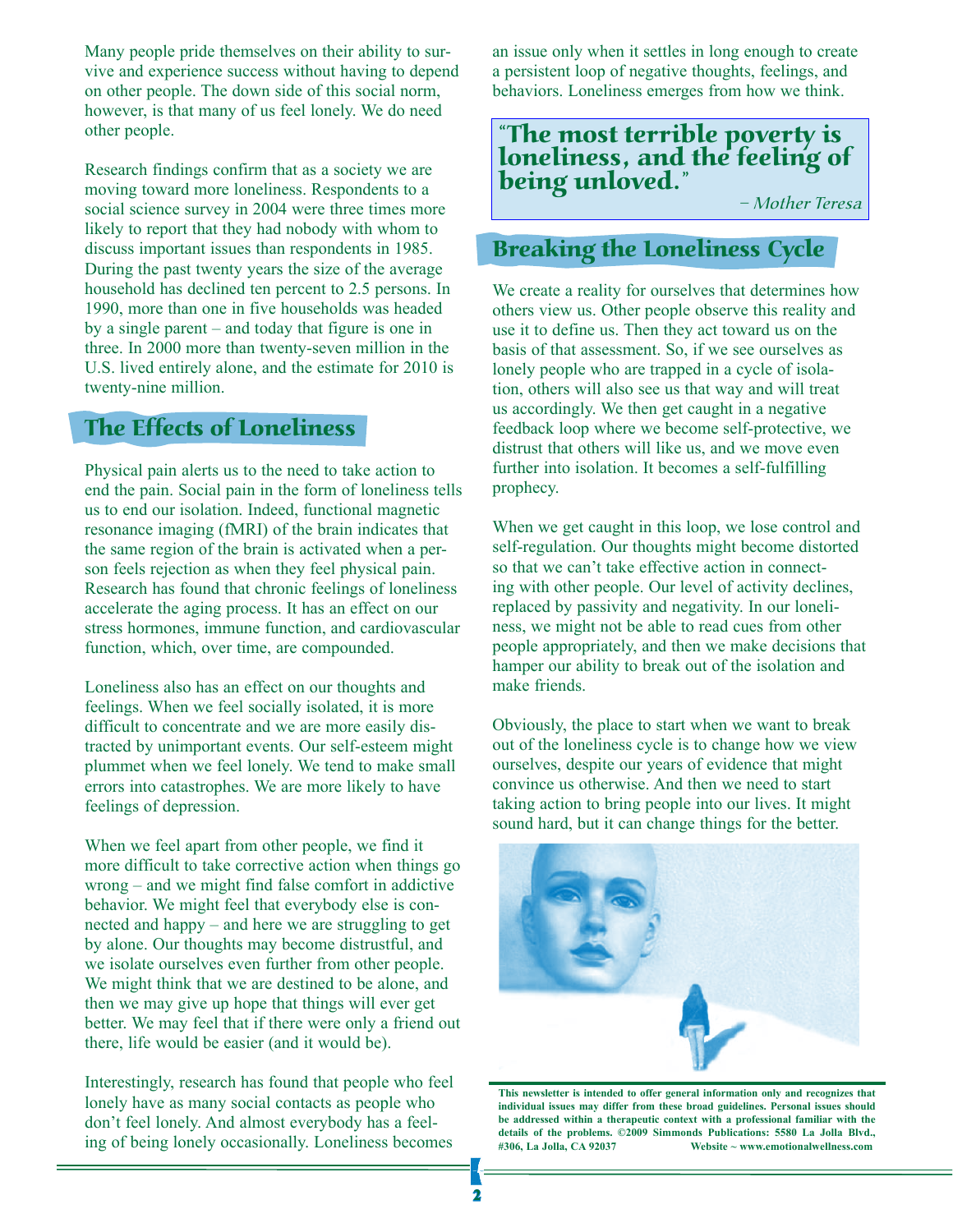## Steps to Take for Ending Loneliness

### 1. The first place to start is to **recognize and fully admit that you are trapped in the loneliness cycle.**

Look at your thoughts and feelings. Do you feel that you are apart from others? Do you take a cynical view about the intentions of other people? Do you distrust others? Do you feel that there is nobody you can turn to? Do you feel that nobody else shares your interests? Do you feel that other people are around you, but not with you? Do you feel that your relationships with other people are not meaningful?

Admitting that you are lonely is difficult. It goes against the way people like to see themselves. But making this admission allows you finally to tackle the problem and start to cultivate meaningful relationships with other people.

#### 2. The next task is to **extend yourself out to other people.**

You might feel that it is dangerous, or even threatening, to start meeting others. So, start small and don't have great expectations. You need to challenge the idea that meeting other people is unsafe. A few good experiences will go a long way toward breaking the loneliness cycle. Just don't expect that you'll meet a "best friend forever" as you start the process. Getting a smile from someone else is good enough at this point. Get enough of these smiles and you'll begin to feel that meeting others is not so unsafe.

You can begin your experiment by engaging in simple exchanges in a store, the library, or at work. Just saying to someone, "Isn't it a nice day?" or "I really enjoyed reading that book" is a good way to start, and it can bring a response that makes you feel better. If you get no response at all, don't worry about it. Maybe the other person is just having a bad day or didn't hear you. Make an effort to engage in these simple social exchanges a few times a day.

It might help to involve yourself in charitable activities. Volunteer at a hospice or a shelter. Pass out food to the homeless. Visit people in nursing homes. Teach the elderly how to use a computer. Coach a kids' sports team. These activities might not bring you complete social fulfillment, but they allow you to engage in small talk that pays off – and that's the goal at this stage.

#### 3. Develop an **action plan to challenge the loneliness cycle.**

You are now at a stage where you can begin to challenge the thoughts that have guided you in the past. As you engage in more activities and feel comfortable in being around other people, your old automatic thoughts about being alone will still come into play – and you need to be aware of them so that you can replace them with thoughts that lead you to feel positive about socializing.

Keep a journal of your thoughts. Make four columns on a page. The first column should identify the situation you are in (e.g., "Volunteering at the theater"). The second column can identify the feeling you are having at the time (for example, "Feeling apart from the others"). The third column should be the thoughts you are having at that time (like, "Nobody here really likes me"). And the fourth column should be a positive thought that challenges the thought in the third column (as in, "Actually Cynthia and Richard seem to really like me"). Over time you'll be more aware of your negative thoughts that lead to loneliness and then replace these thoughts with more optimistic thoughts – and it is these positive thoughts that make it easier to get involved in more social situations in the future.

### Take a selective approach toward other people.

Feeling an intimate connection with other people will break the loneliness cycle. Over time, as you get to know more people, the question of quantity versus quality comes into play. You want good friends who open themselves up to you, disclose bits of their life to you, and instill a sense of trust that they value you and will be there for you.

Choosing high status friends or people who are physically attractive might not bring you what you really want. Compatibility depends on finding people who share your beliefs and are at a similar life stage.

Breaking the loneliness cycle is both difficult and gratifying. Most people find it helpful to do this work with a trained therapist who can serve as a source of insight and support.

The process can start with a phone call.